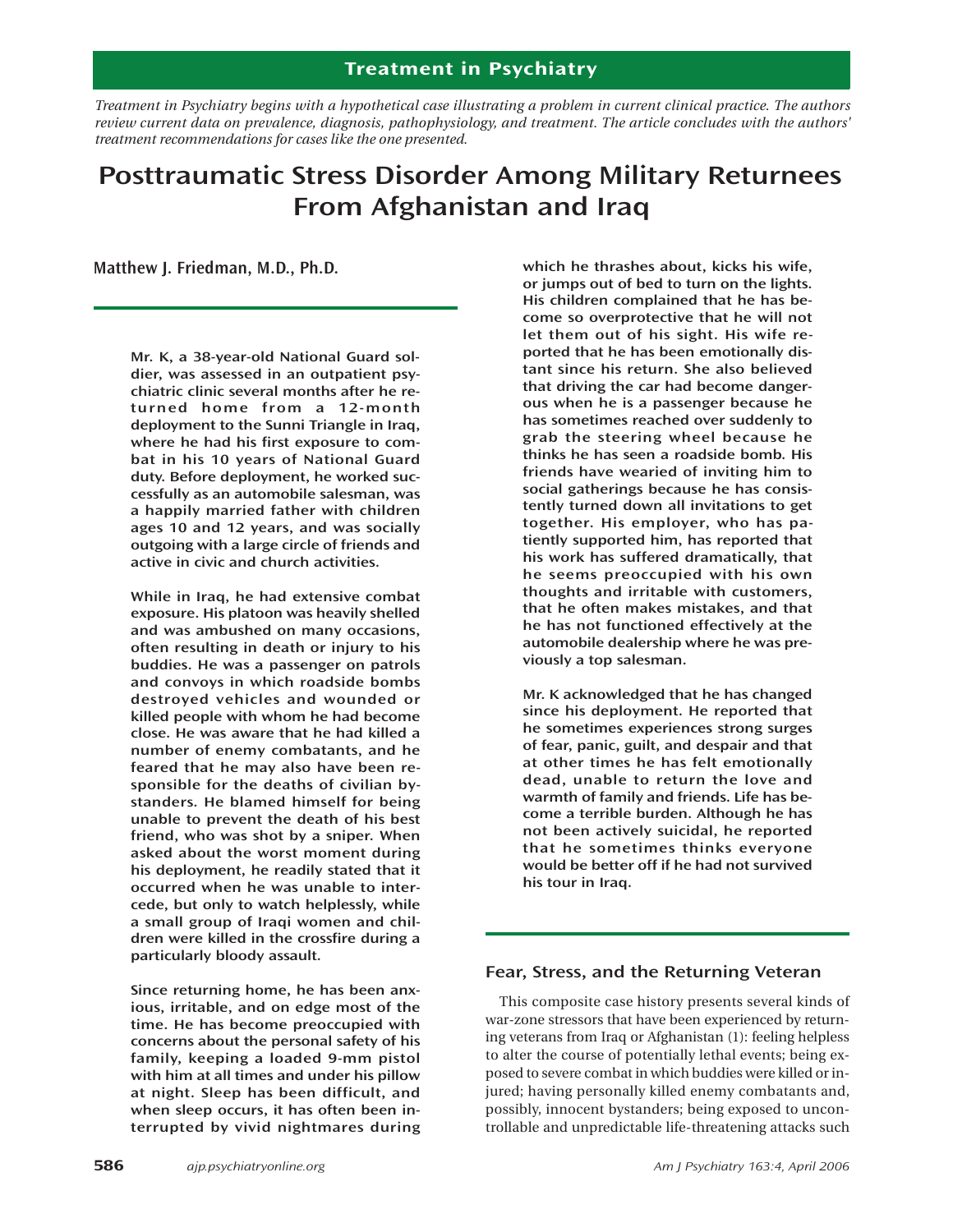as ambushes or roadside bombs; experiencing postcombat exposure to the consequences of combat, such as observing or handling the remains of civilians, enemy soldiers, or U.S. and allied personnel; being exposed to the sights, sounds, and smells of dying men and women; and observing refugees, devastated communities, and homes destroyed by combat.

A common denominator for many returnees is the experience of having sustained anticipatory anxiety about potential threats to life and limb at any hour of the day and at any place within the theater of operations. For many, such a sustained combat-ready orientation to the environment results in a pervasive and uncontrollable sense of

danger. In Mr. K's case, this has resulted in a preoccupation with concerns about the personal safety of his family, manifested by being hypervigilant, overprotective parenting, grabbing the steering wheel from his wife because of a perceived threat, and keeping a loaded firearm within reach at all times.

Such behavior has been explicated in terms of psychological models

such as classic Pavlovian fear conditioning (2), two-factor theory (3), emotional processing theory (4), and other models (5). The traumatic (unconditioned) stimulus such as the explosion of a roadside bomb, direct assault by insurgents, or a suicide bomb attack—automatically evokes the posttraumatic (unconditioned) emotional response, such as fear, helplessness, and/or horror. The intensity of this emotional reaction provokes avoidant or protective behaviors that reduce the emotional impact of the stimulus. Stimuli reminiscent of such traumatic events (conditioned stimuli)—such as driving along a highway or experiencing a perceived threat to one's family or oneself—evoke similar conditioned responses manifested as fear-induced avoidant and protective behaviors.

Such psychological models can also be explicated within the context of neurocircuitry that mediates the processing of threatening or fearful stimuli. In short, traumatic stimuli activate the amygdala, which in turn produces outputs to the hippocampus, medial prefrontal cortex, locus ceruleus, thalamus, hypothalamus, and dorsal/ventral striatum (6–8). In posttraumatic stress disorder (PTSD), the normal restraint on the amygdala exerted by the medial prefrontal cortex, especially by the anterior cingulate gyrus and orbitofrontal cortex, is severely disrupted. Such disinhibition of the amygdala creates an abnormal psychobiological state of hypervigilence in which innocuous or ambiguous stimuli are more likely to be misinterpreted as threatening. In a war zone, it is adaptive to be hypervigilent. At home it is not.

Fear conditioning models help in understanding many of Mr. K's symptoms, such as intrusive recollections (e.g., nightmares and psychological/physiological reactions to traumatic reminders), avoidant behaviors (e.g., grabbing the steering wheel), and hypervigilence. Other important alterations in his behavior do not conform to this formulation but are potentially even more disruptive and disturbing to his family. For example, manifestations of emotional numbing or a constricted range of affect have produced a seemingly unbridgeable chasm between his family and himself. Once a warm and expressive spouse and parent, he has isolated himself and become emotionally inaccessible to his wife and children. He has reported feeling numb, wooden, and hollow inside and unable to experience loving feelings or to reciprocate those of his wife and children. He has also cut himself off from his predeployment large circle of friends, who, as a very supportive social network, could potentially have eased his transi-

*"Caution the family that the evolution of prodromal symptoms into a disorder may not occur for several years."*

tion back into civilian life. He also has symptoms that jeopardize his capacity to function effectively at work, such as diminished ability to concentrate, irritability, and loss of interest in a job at which he previously excelled. Finally, his symptoms have moral and spiritual components. He has reported feeling that he should have been able to do more to help his comrades and Iraqi civilians and feeling demoralized that his

personal courage and sacrifice did not lead to better results. He has reported wondering, on bad days, whether he should have survived when so many others did not.

# **Acute Versus Chronic Conditions**

Military returnees face several psychological challenges, including the shift away from an adaptive, continuous, combat-ready, hypervigilent state. After many months of deployment to a war zone in which the threat to life and limb is continually reinforced by surprise attacks, direct assaults, deaths of colleagues, inadvertent civilian casualties, and narrow escapes, it can be quite difficult to settle quickly into quiet domesticity. As Mr. K's case illustrates, some military returnees are unable to leave the war zone behind as they appraise their current home environment with respect to danger and safety. Other major adjustments for Mr. K concern the family and domestic environment. He has returned from 12 months in which he experienced intense fellowship within a military unit that became his de facto family. Mutual interdependence, trust, and affection forged in the crucible of ongoing life-threatening combat altered his sense of personal and social identity. The abrupt separation from his military unit and reinsertion into the family environment has been a difficult transition. It must be understood, however, that he was not the only one who had changed. During his yearlong absence, his wife assumed many traditional paternal responsibilities, such as managing the finances and making important decisions concerning home and family. As much as she was delighted that he had returned safely, she was not eager to relinquish the checkbook and other recently acquired prerogatives to her returning warrior. Adjustment at work was also difficult for Mr. K. The intense cohesion of the military unit was far different from the climate at the automobile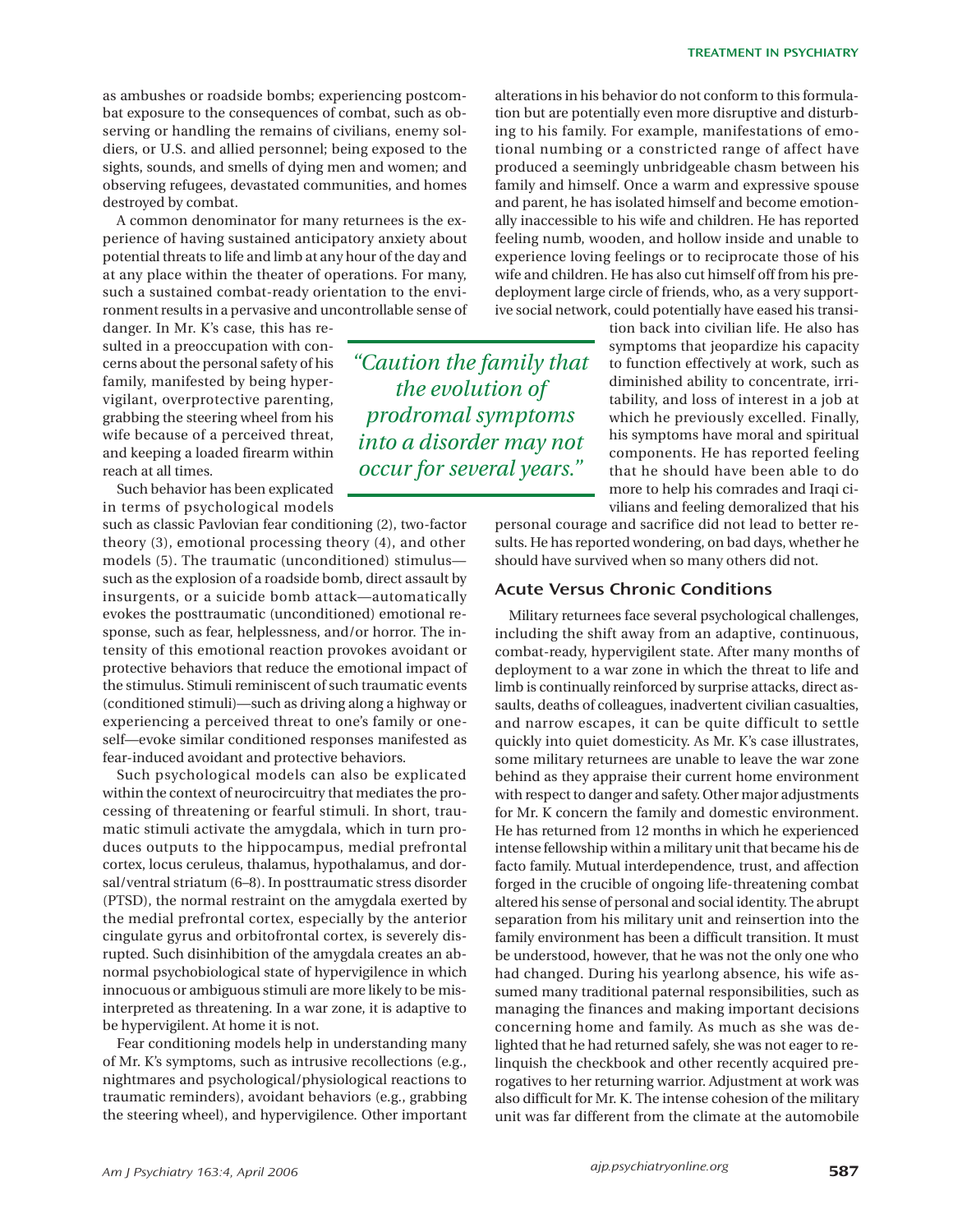#### **TABLE 1. DSM-IV-TR Diagnostic Criteria for Posttraumatic Stress Disorder (DSM-IV-TR code 309.81)a**

- A. The person has been exposed to a traumatic event in which both of the following were present:
	- 1. the person experienced, witnessed, or was confronted with an event or events that involved actual or threatened death or serious injury, or a threat to the physical integrity of self or others
	- 2. the person's response involved intense fear, helplessness, or horror. Note: In children, this may be expressed instead by disorganized or agitated behavior
- B. The traumatic event is persistently reexperienced in one (or more) of the following ways:
	- 1. recurrent and intrusive distressing recollections of the event, including images, thoughts, or perceptions. Note: In young children, repetitive play may occur in which themes or aspects of the trauma are expressed.
	- 2. recurrent distressing dreams of the event. Note: In children, there may be frightening dreams without recognizable content.
	- 3. acting or feeling as if the traumatic event were recurring (includes a sense of reliving the experience, illusions, hallucinations, and dissociative flashback episodes, including those that occur on awakening or when intoxicated). Note: In young children, trauma-specific reenactment may occur.
	- 4. intense psychological distress at exposure to internal or external cues that symbolize or resemble an aspect of the traumatic event
	- 5. physiological reactivity on exposure to internal or external cues that symbolize or resemble an aspect of the traumatic event
- C. Persistent avoidance of stimuli associated with the trauma and numbing of general responsiveness (not present before the trauma), as indicated by three (or more) of the following:
	- 1. efforts to avoid thoughts, feelings, or conversations associated with the trauma
	- 2. efforts to avoid activities, places, or people that arouse recollections of the trauma
	- 3. inability to recall an important aspect of the trauma
	- 4. markedly diminished interest or participation in significant activities
	- 5. feeling of detachment or estrangement from others
	- 6. restricted range of affect (e.g., unable to have loving feelings) 7. sense of a foreshortened future (e.g., does not expect to have a
- career, marriage, children, or a normal life span) D. Persistent symptoms of increased arousal (not present before the
	- trauma), as indicated by two (or more) of the following:
	- 1. difficulty falling or staying asleep
	- 2. irritability or outbursts of anger
	- 3. difficulty concentrating
	- 4. hypervigilance
	- 5. exaggerated startle response
- E. Duration of the disturbance (symptoms in Criteria B, C, and D) is more than 1 month.
- F. The disturbance causes clinically significant distress or impairment in social, occupational, or other important areas of functioning. Specify if:
- Acute: if duration of symptoms is less than 3 months Chronic: if duration of symptoms is 3 months or more
- Specify if:
- With Delayed Onset: if onset of symptoms is at least 6 months after the stressor.
- a Reprinted from Diagnostic and Statistical Manual of Mental Disorders, 4th Edition, Text Revision. Washington, DC, American Psychiatric Association, 2000. Copyright © 2000. American Psychiatric Association. Used with permission.

dealership. Furthermore, he found it difficult to feel challenged, fulfilled, or stimulated by selling cars because he was aware that only a few months earlier in Iraq, "on-thejob" decisions could affect whether he and his comrades lived or died. He also had difficulty concentrating on work because his mind was so often preoccupied with vivid reexperiencing of combat scenarios.

Different individuals manage their passage from the war zone to the home front with various degrees of success. Some accomplish this transition within weeks. Others require more time and, possibly, some assistance. A significant minority fail completely. In other words, readjustment is a complicated process with no clear demarcation points and no consistent time course.

Clinicians confronted by patients who have had a difficult reentry need to be aware of the complicated nature of readjustment. On the one hand, they must consider the likelihood that postdeployment difficulties for a particular patient may be par for the course and simply a minor setback in an otherwise normal readjustment trajectory. On the other hand, they must consider the possibility that reentry problems are manifestations of a clinically significant problem (such as anger/aggressive behavior, depression, self-blame, guilt, shame, suicidal thoughts, and alcohol/drug use) or a psychiatric disorder (PTSD, major depressive disorder, other anxiety disorders, or alcohol/ drug abuse/dependence). The subsequent discussion is focused on PTSD, with the understanding that the clinician should make a comprehensive assessment that includes inquiry about other posttraumatic disorders that may be expressed alone or in combination with PTSD. Because people with PTSD often hesitate to seek care on their own due to avoidant behavior or because of the stigma associated with seeking mental health care (9–11), the window to PTSD may be provided through the problems expressed by other family members as a result of marital discord, domestic violence, or children's difficulties at school.

# **Making the Diagnosis**

Table 1 presents the DSM-IV-TR diagnostic criteria for PTSD, including the three main symptom clusters—reexperiencing, avoidance/numbing, and hyperarousal. Clinical experience and most factor analyses (12) suggest four discrete symptom clusters: reexperiencing, avoidance, numbing, and hyperarousal. Mr. K clearly meets diagnostic criteria for PTSD.

The clinician should first obtain a brief trauma history. A few questions about exposure to war-zone trauma should be asked routinely toward the beginning of the clinical interview. Because women have also been deployed for military duty in Iraq and Afghanistan, clinicians should not restrict such questions to men.

After establishing a history of trauma exposure, the next step is to screen for PTSD. The National Center for PTSD recently developed a four-item yes/no screening instrument—the Primary Care PTSD Screen—designed for use by primary care practitioners. The four questions that make up the screen—one concerning each PTSD symptom cluster—are shown in Figure 1. Anyone endorsing three of the four items should receive more elaborate assessment for PTSD. Recent research with the Primary Care PTSD Screen has shown that it has a sensitivity of 78% and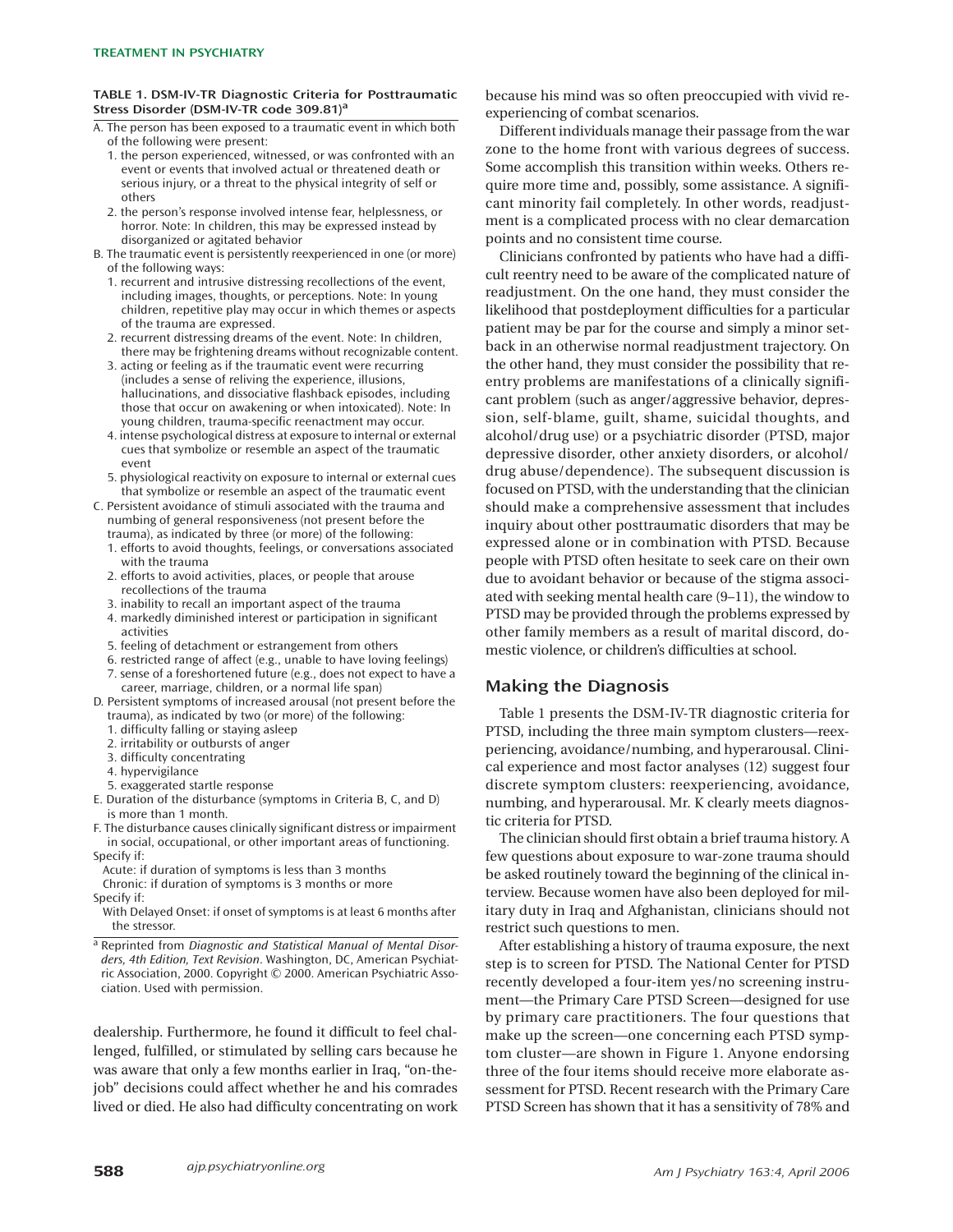specificity of 87% for PTSD in people who endorse three or more items (13).

Given sufficient evidence either from informal clinical probes or from the Primary Care PTSD Screen that the patient may have PTSD, more formal assessment is warranted. This assessment can be accomplished through a comprehensive diagnostic interview in which each of the 17 PTSD symptoms is evaluated or through use of a structured clinical interview such as the Clinician-Administered PTSD Scale (14) or through a number of well-validated self-report questionnaires such as the PTSD Check List, the PTSD Diagnostic Scale, the Davidson Self-Rating PTSD Scale, and others (15).

## *Risk Factors and Protective Factors*

**Suicidal risk.** Assessment of suicidal risk is important. There is evidence of a positive association between the number of previous traumatic events and the likelihood of a suicide attempt. Furthermore, PTSD is often comorbid with other conditions that are associated with suicidal behavior such as depression, substance use, panic attacks, and severe anxiety (16).

**Danger to others.** There are no data to suggest that PTSD, per se, is associated with harm to others. As in the assessment of any other patient, the clinician should inquire about access to firearms or other lethal weapons, the prominence of aggressive impulses, and the comorbid presence of persecutory delusions.

**Ongoing stressors.** After the euphoria of a safe return from the war zone has worn off, returnees may be faced with new problems (such as changes that occurred at home during their absence) or, more likely, with homefront problems that preceded their deployment to Iraq or Afghanistan. Most typically, such stressors include marital or familial discord but may also extend to workplace or social settings. Ongoing or secondary stressors are risk factors for the development of PTSD. In addition, people with PTSD often have impaired capacity to cope with the ordinary stressors of daily life.

**Risky behaviors.** As with other psychiatric disorders, clinical assessment must address alcohol/drug abuse and dependence, impulsivity, potential for further exposure to violence, risky sexual behavior, and nonadherence to treatment (16).

**Personal characteristics.** People exposed to extremely stressful events exhibit a wide spectrum of posttraumatic reactions, from extreme vulnerability to strong resilience. Indeed, most people exposed to such events never develop PTSD (17). Personal characteristics that appear relevant in this regard include coping skills, interpersonal relatedness, attachment, shame, stigma sensitivity, past trauma history, and motivation for treatment (9, 16).

**Social support.** Social support is a powerful protective factor (18). The protective aspect is influenced by the capacity of an individual to accept or utilize social support when it is made available (19). Acceptance of social support may be especially problematic in PTSD, where symp-

#### **FIGURE 1. Primary Care PTSD Screen<sup>a</sup>**

In your life, have you ever had any experience that was so frightening, horrible, or upsetting that, *in the past month*, you...

- 1. Have had nightmares about it or thought about it when you did not want to?
- 2. Tried hard not to think about it or went out of your way to avoid situations that reminded you of it?
- 3. Were constantly on guard, watchful, or easily startled?
- 4. Felt numb or detached from others, activities, or your surroundings?

<sup>a</sup> Screen is positive if patient answers "yes" to any three items.

toms such as avoidance, alienation, and detachment impair the affected individual's ability to benefit from available marital, family, and social support. This impairment was certainly apparent in the case of Mr. K.

**Comorbidity.** The likelihood that a patient with PTSD will meet diagnostic criteria for at least one other psychiatric disorder is 80% (17). Such individuals are also at higher risk for medical illnesses (20). Therefore, any assessment of overall clinical risk must consider the contribution of comorbid psychiatric and medical disorders. In Mr. K's case, assessment of depressive symptoms would be a high priority.

## *Special Assessment Issues*

The current wars have unique aspects that should be addressed during assessment. They include stigma, deployment with a National Guard or military reserve unit, military sexual trauma, and survival after serious injury (10, 11).

**Stigma.** It has been shown that recent military returnees experience a strong stigma against disclosure of PTSD and other psychiatric problems. Furthermore, those who are most symptomatic are most sensitive to such stigma and, consequently, least likely to seek mental health treatment (9). It appears that one barrier to seeking treatment for PTSD within a Veterans Affairs or Department of Defense setting is fear that documentation in the medical record of PTSD-related problems might have an adverse effect on advancement in a military career. As a result, many men and women with PTSD and other war-related mental health problems may prefer to seek treatment from civilian psychiatrists where confidentiality can be ensured.

**National Guard or military reserve service.** A large proportion of troops on current deployments are members of the National Guard or military reserve. They are civilians who are neither embedded within full-time military culture nor residing on military bases alongside families who are similarly affected by repeated deployments, and they have much less access to the social sup-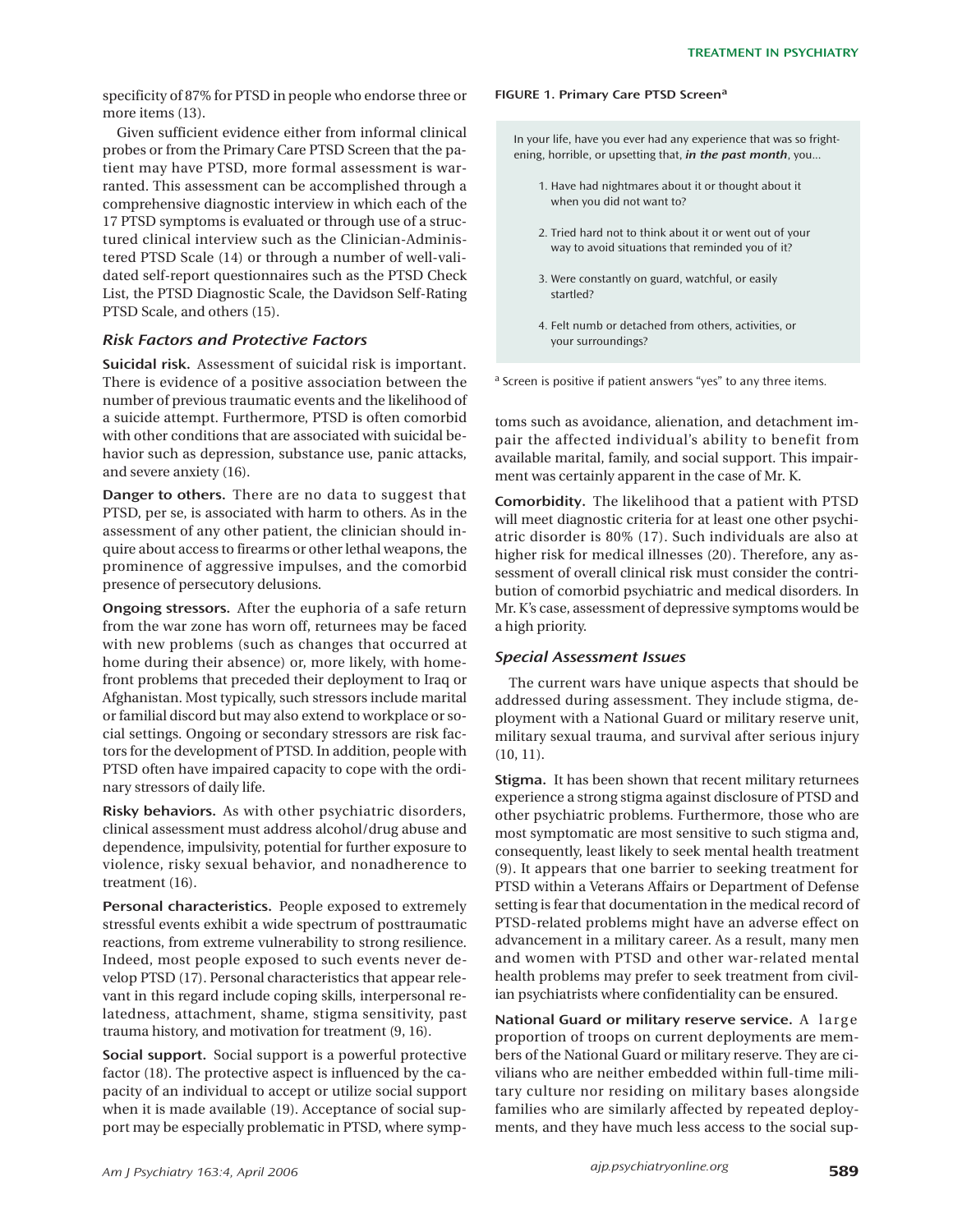## **FIGURE 2. Medications for PTSDa**

| Class                                              | <b>Medication</b> | <b>Daily Dose</b><br>Range (mg) | <b>Indications</b>                                                                                                                                                                                                                                                                                                                                             | Contraindications                                                                                                                                                                                                                                                                                                                                                                                                                                                             |
|----------------------------------------------------|-------------------|---------------------------------|----------------------------------------------------------------------------------------------------------------------------------------------------------------------------------------------------------------------------------------------------------------------------------------------------------------------------------------------------------------|-------------------------------------------------------------------------------------------------------------------------------------------------------------------------------------------------------------------------------------------------------------------------------------------------------------------------------------------------------------------------------------------------------------------------------------------------------------------------------|
| Reuptake Inhibitors (SSRIs)<br>Selective Serotonin | Paroxetineb       | $10 - 60$                       | • Reduce B, C, and D symptoms<br>• Produce clinical global improvement<br>• Effective treatment for depression,<br>panic disorder, social phobia, and<br>obsessive-compulsive disorder<br>• Reduce associated symptoms (rage,<br>aggression, impulsivity, suicidal<br>thoughts)                                                                                | · May produce insomnia, restlessness, nausea, decreased<br>appetite, daytime sedation, nervousness, and anxiety<br>· May produce sexual dysfunction, decreased libido, delayed<br>orgasm or anorgasmia<br>• Clinically significant interactions for people prescribed<br>monoamine oxidase inhibitors (MAOIs)<br>• Significant interactions with hepatic enzymes produce other<br>drug interactions<br>• Concern about increased suicidal risk in children and<br>adolescents |
|                                                    | Sertralineb       | $50 - 200$                      |                                                                                                                                                                                                                                                                                                                                                                |                                                                                                                                                                                                                                                                                                                                                                                                                                                                               |
|                                                    | Fluoxetine        | $20 - 80$                       |                                                                                                                                                                                                                                                                                                                                                                |                                                                                                                                                                                                                                                                                                                                                                                                                                                                               |
|                                                    | Citalopram        | $20 - 60$                       |                                                                                                                                                                                                                                                                                                                                                                |                                                                                                                                                                                                                                                                                                                                                                                                                                                                               |
|                                                    | Fluvoxamine       | $50 - 300$                      |                                                                                                                                                                                                                                                                                                                                                                |                                                                                                                                                                                                                                                                                                                                                                                                                                                                               |
| Other Second-Genera-<br>tion Antidepressants       | Trazadone         | 150-600                         | • May reduce B, C, and D symptoms<br>• Effective antidepressants<br>• Trazadone is limited in efficacy by it-<br>self but is synergistic with SSRIs and<br>may reduce SSRI-induced insomnia<br>· Preliminary multisite trials indicate<br>that venlafaxine is as effective as<br><b>SSRIS</b>                                                                  | • Trazodone may be too sedating, may produce rare priapism<br>• Venlafaxine may exacerbate hypertension<br>· Buproprion may exacerbate seizure disorder<br>· Mirtazepine may cause sedation                                                                                                                                                                                                                                                                                   |
|                                                    | Venlafaxine       | $75 - 100$                      |                                                                                                                                                                                                                                                                                                                                                                |                                                                                                                                                                                                                                                                                                                                                                                                                                                                               |
|                                                    | Bupropion         | 200-450                         |                                                                                                                                                                                                                                                                                                                                                                |                                                                                                                                                                                                                                                                                                                                                                                                                                                                               |
|                                                    | Mirtazepine       | $15 - 45$                       |                                                                                                                                                                                                                                                                                                                                                                |                                                                                                                                                                                                                                                                                                                                                                                                                                                                               |
| <b>MAOIS</b>                                       | Phenelzineb       | $15 - 90$                       | • Reduces B symptoms<br>• Produces global improvement<br>• Effective agent for depression, panic<br>disorder, and social phobia                                                                                                                                                                                                                                | • Risk of hypertensive crisis; patients required to follow a strict<br>dietary regimen<br>• Contraindicated in combination with most other antidepres-<br>sants, CNS stimulants, and decongestants<br>• Contraindicated in patients with alcohol/substance<br>abuse/dependence<br>· May produce insomnia, hypotension, anticholinergic side<br>effects, and severe liver toxicity                                                                                             |
| Antidepressants<br>Tricyclic                       | Imipramine        | 150-300                         | • Reduce B symptoms<br>• Produce global improvement<br>• Effective antidepressant and<br>antipanic agents                                                                                                                                                                                                                                                      | • Anticholinergic side effects (dry mouth, rapid pulse, blurred<br>vision, constipation)<br>• May produce ventricular arrhythmias<br>• May produce orthostatic hypotension, sedation, or arousal                                                                                                                                                                                                                                                                              |
|                                                    | Amitriptyline     | 150-300                         |                                                                                                                                                                                                                                                                                                                                                                |                                                                                                                                                                                                                                                                                                                                                                                                                                                                               |
|                                                    | Desipramine       | 100-300                         |                                                                                                                                                                                                                                                                                                                                                                |                                                                                                                                                                                                                                                                                                                                                                                                                                                                               |
| tiadrenergic<br>Agents<br>₹                        | Prazosin          | $6 - 10$                        | • Reduce B and D symptoms<br>• Produce global improvement<br>• Prazosin was shown to have marked<br>efficacy for PTSD nightmares and<br>insomnia.                                                                                                                                                                                                              | • May produce hypotension or brachycardia<br>• Use cautiously with hypotensive patients.<br>• Titrate prazosin starting with 1 mg at bedtime, and monitor<br>blood pressure.<br>• Propranolol may produce depressive symptoms, psychomo-<br>tor slowing, or bronchospasm.                                                                                                                                                                                                     |
|                                                    | Propranolol       | $40 - 160$                      |                                                                                                                                                                                                                                                                                                                                                                |                                                                                                                                                                                                                                                                                                                                                                                                                                                                               |
|                                                    | Clonidine         | $0.2 - 0.6$                     |                                                                                                                                                                                                                                                                                                                                                                |                                                                                                                                                                                                                                                                                                                                                                                                                                                                               |
|                                                    | Guanfacine        | $1 - 3$                         |                                                                                                                                                                                                                                                                                                                                                                |                                                                                                                                                                                                                                                                                                                                                                                                                                                                               |
| Anticonvulsants                                    | Carbamazepine     | 400-1600                        | • Carbamazepine effective for B and D<br>symptoms<br>• Carbamazepine and valproate effec-<br>tive in bipolar affective disorder<br>• Carbamazepine possibly effective in<br>reducing aggressive behavior<br>• Valproate effective for C and D symp-<br>toms<br>• Efficacy of gabapentin, lamotrigine,<br>and topiramate has not been demon-<br>strated in PTSD | • Neurological symptoms, ataxia, drowsiness, low sodium<br>level, leukopenia with carbemazepine<br>· Gastrointestinal problems, sedation, tremor, and<br>thrombocytopenia with valproate<br>• Valproate is teratogenic and should not be used in<br>pregnancy.<br>• Sedation and ataxia with gabapentin<br>• Stevens-Johnson syndrome, rash, and fatigue with<br>lamotrigine<br>· Glaucoma, sedation, dizziness, and ataxia with topiramate                                   |
|                                                    | Valproate         | 750-1750                        |                                                                                                                                                                                                                                                                                                                                                                |                                                                                                                                                                                                                                                                                                                                                                                                                                                                               |
|                                                    | Gabapentin        | 300-3600                        |                                                                                                                                                                                                                                                                                                                                                                |                                                                                                                                                                                                                                                                                                                                                                                                                                                                               |
|                                                    | Lamotrigine       | 50-400                          |                                                                                                                                                                                                                                                                                                                                                                |                                                                                                                                                                                                                                                                                                                                                                                                                                                                               |
|                                                    | Topiramate        | 200-400                         |                                                                                                                                                                                                                                                                                                                                                                |                                                                                                                                                                                                                                                                                                                                                                                                                                                                               |
| Atypical Anti-<br>psychotics                       | Risperidone       | $4 - 16$                        | · Preliminary data suggest effective-<br>ness against PTSD symptom clusters<br>and aggression.<br>• May have a role as augmentation<br>treatment for partial responders to<br>other agents                                                                                                                                                                     | • Weight gain with all agents<br>• Risk of type II diabetes with olanzapine                                                                                                                                                                                                                                                                                                                                                                                                   |
|                                                    | Olanzapine        | $5 - 20$                        |                                                                                                                                                                                                                                                                                                                                                                |                                                                                                                                                                                                                                                                                                                                                                                                                                                                               |
|                                                    | Quetiapine        | $50 - 750$                      |                                                                                                                                                                                                                                                                                                                                                                |                                                                                                                                                                                                                                                                                                                                                                                                                                                                               |

<sup>a</sup> Adapted from Friedman (33) with permission. Symptom categories: B = intrusive recollections; C = avoidance/numbing; D = hyperarousal.<br><sup>b</sup> Approved by the U.S. Food and Drug Administration for treatment of PTSD.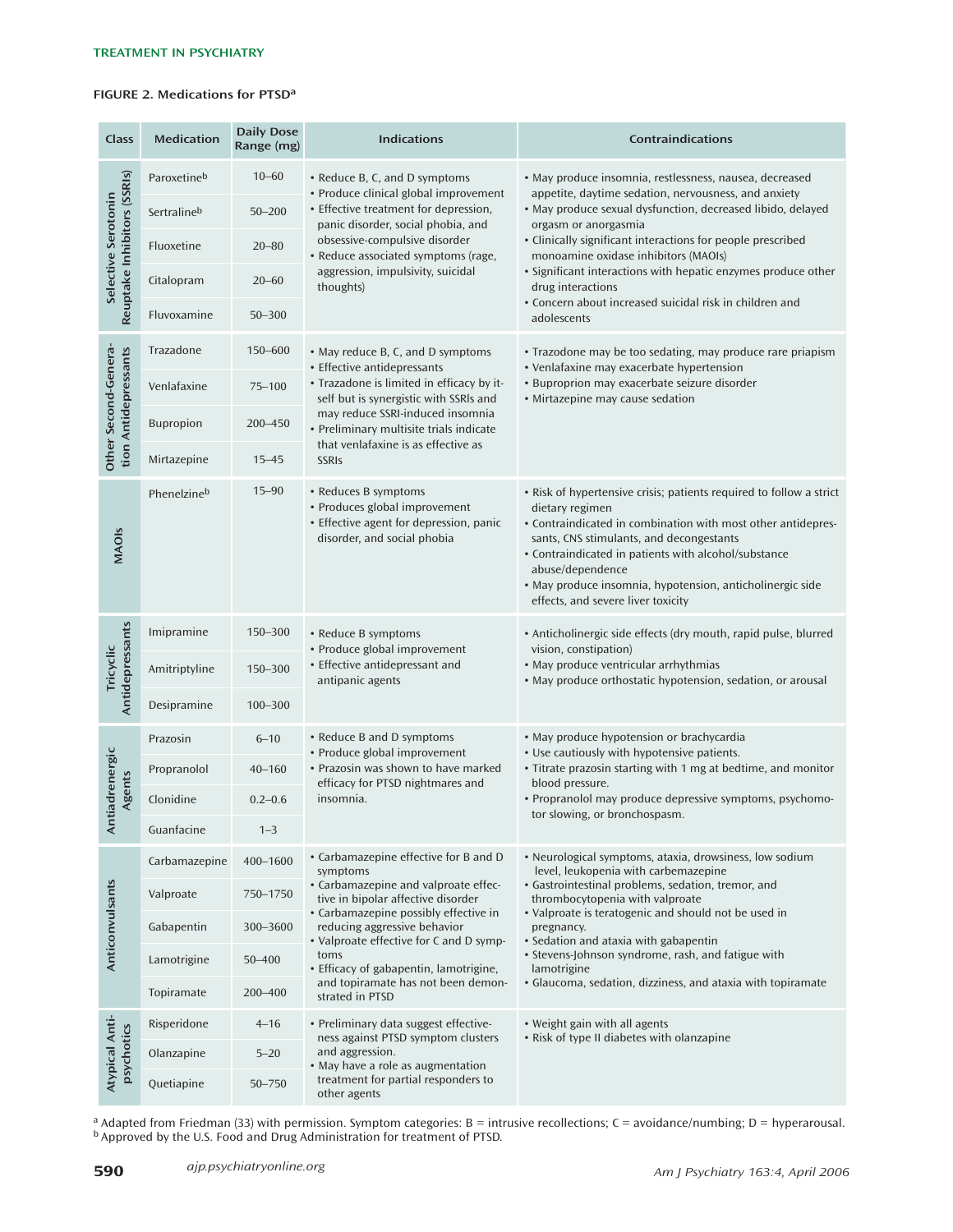port and family services available to full-time active-duty troops. Thus, deployment stress itself (e.g., separation from family, loss of income) may exacerbate the traumatic stress of dangerous service in a war zone. This factor may explain why National Guard and reserve troops in the Persian Gulf War had a higher prevalence of PTSD and depression than active-duty personnel (10, 11). The sudden displacement from a military to a postdeployment domestic environment posed a significant problem for Mr. K.

**Military sexual trauma.** Although military sexual trauma has a higher prevalence among women, the same number of men are affected, despite a lower prevalence, given the substantially higher number of male military personnel. Because group cohesion, interdependence, and mutual support are critically important within a military unit, sexual trauma is a betrayal, a blatant breach of trust and security that can precipitate a sense of apprehension and vulnerability.

**Survival after serious injury.** Most troops wounded in the war zone are surviving their injuries. Thanks to remarkable protective gear, medical advances, and evacuation procedures, 90% of wounded troops now survive serious injuries (21), sometimes with loss of limb(s), eyesight, or other permanent physical disability. Previous research with Vietnam veterans has shown that those wounded in battle are at greatest risk for PTSD (22). As a result, mental health status should be assessed routinely as part of any postinjury rehabilitation.

## *Treatment*

Effective evidence-based psychotherapeutic and pharmacological treatments are available. Detailed discussion of the empirical treatment literature can be found in recently published practice guidelines for PTSD (16, 23–26).

**Psychotherapeutic interventions.** *Cognitive behavior therapy* (CBT) has been designated the treatment of choice in all PTSD practice guidelines published to date. CBT techniques address the conditioned fear and cognitive distortions associated with PTSD. *Prolonged exposure* is essentially an extinction paradigm in which patients are repetitively exposed to intolerable traumatic memories through imaginal or in vivo experience. Patients are asked to construct narratives about the worst traumatic events they can recall. With repeated therapist-guided exposure to such memories, they experience progressive reduction in distress levels and thereby achieve clinical remission (27, 28). *Cognitive therapy* and *cognitive processing therapy* focus on the trauma-related erroneous automatic thoughts associated with PTSD. Typical erroneous cognitions include perceiving the world as dangerous, seeing oneself as powerless or inadequate, or feeling guilty for outcomes that could not have been prevented. Cognitive restructuring is the technique through which the therapist challenges such distorted beliefs, thereby enabling patients to overcome intolerable trauma-related emotions such as guilt and shame (28, 29).

In practice, both exposure and cognitive therapies have performed very well and with equal efficacy (30). Both are

considered first-line treatments for PTSD (16, 23, 25, 26). A prerequisite for exposure therapy is a clear memory of the traumatic event in order to uncouple the traumatic memory from the intolerable emotions with which it has become associated. For cognitive therapy, the focus is primarily on the automatic and erroneous cognitions that have become associated with traumatic memories. Given the scarcity of trained CBT therapists, neither option may be available. If both options are available, the choice of CBT therapy should probably hinge on whether it is more important for the patient to extinguish intolerable fear-based memories and avoidant behavior or whether the major clinical problem is a disruption in core beliefs about the self or others. In practice, however, exposure therapy has successfully been used to address erroneous cognitions, and cognitive therapy has successfully been used to address fear-based avoidant behavior. These comments are based on my clinical impressions, as we currently lack systematic research on treatment matching in PTSD that would preferentially guide assignment of certain patients to exposure and others to cognitive therapy.

In *eye movement desensitization and reprocessing* (EMDR), patients are instructed to imagine a painful traumatic memory and associated negative cognitions (such as guilt or shame) while visually focusing on the rapid movement of the clinician's finger (31). Although many studies have shown that such eye movements are not needed for EMDR to work (32), evidence-based practice guidelines indicate that EMDR is an effective treatment despite the lack of a satisfactory rationale for its mechanism of action. Questions remain as to whether EMDR is a variant of CBT and whether it is as effective as CBT. Such issues notwithstanding, all clinical guidelines have noted acceptance of EMDR as an evidence-based treatment that can be recommended for PTSD (16, 23, 25, 26).

**Medications.** As shown in Figure 2, a number of medications have been tested for PTSD patients. Selective serotonin inhibitors (SSRIs) have emerged as the treatment of choice. Two SSRIs—sertraline and paroxetine—have been approved by the U.S. Food and Drug Administration as indicated treatments for PTSD. Treatment results with SSRIs are especially exciting because these medications appear to be broad-spectrum agents that ameliorate all three symptom clusters of PTSD. Successful randomized clinical trials have also been conducted with the SSRI fluoxetine, the α1-adrenergic antagonist prazosin, tricyclic antidepressants, monoamine oxidase inhibitors, and venlafaxine. Augmentation trials utilizing atypical antipsychotic agents for SSRI nonresponders have also had promising results. Given the complex psychobiology of PTSD, it is likely that other medications such as antiadrenergic agents, anticonvulsants, and a variety of agents currently under investigation may eventually prove more effective than SSRIs (34). Finally, it is important to emphasize that randomized trials with benzodiazepines have had negative results; thus, this class of medication cannot be recommended for PTSD treatment (16, 24, 26, 35).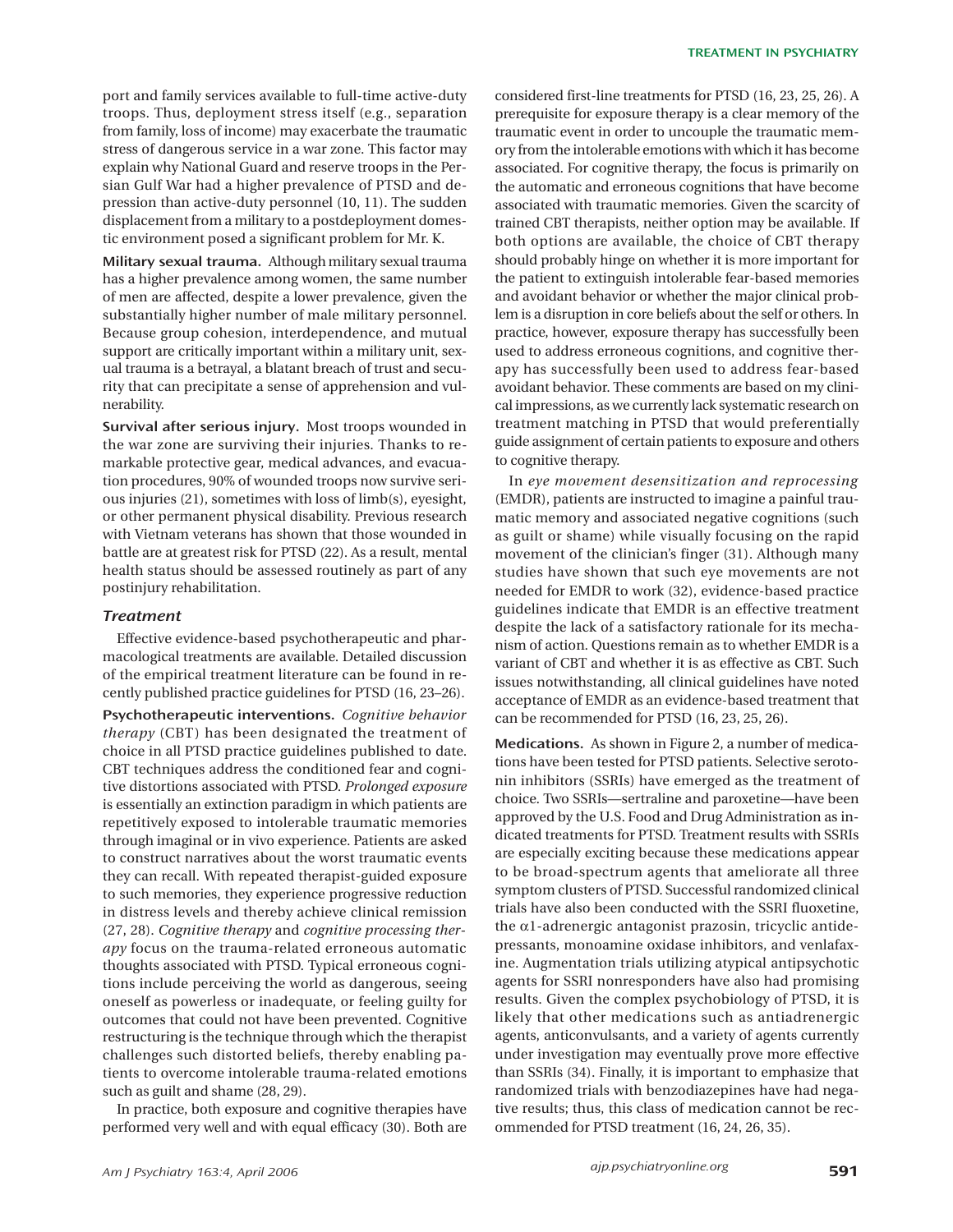As Figure 2 shows, the clinician should consider the presence of comorbid disorders (e.g., depression, panic disorder) when making the choice of medication. At the moment, SSRIs are first-line agents. In the case of partial response, my own opinion is that one might consider augmentation with 1) antiadrenergic agents for excessively aroused, hyperactive, or dissociating patients; 2) anticonvulsants for labile, impulsive, and/or aggressive patients; and 3) atypical antipsychotics for fearful, hypervigilent, paranoid, and psychotic patients (33).

**Clinical management.** There are important limitations to the amount of guidance clinicians can derive from available practice guidelines for PTSD (16, 23–26). With few exceptions, most randomized trials have tested only a particular monotherapy, whereas most patients receive two or more treatments concurrently (e.g., psychotherapy plus medication, two or more medications). Furthermore, treatment often results in partial improvement rather than complete remission, especially for patients with complicated cases of PTSD. Many important questions have yet to be tested systematically, including which treatment to select, how to define realistic goals, how to combine various treatments, how to approach treatment for patients with complex clinical pictures and comorbid conditions, how long to continue a trial of a specific treatment, and when to acknowledge clinical failure (36). As new psychotherapeutic and pharmacological approaches are developed, I hope that these key unanswered questions will also be addressed. In the meantime, it is essential that clinicians select evidence-based treatments whenever possible.

In the case of Mr. K, I would consider treatment with CBT, family therapy, and medication. A limiting factor with regard to CBT is the availability of skilled therapists. If, however, such expertise were available, the choice between exposure and cognitive therapy would depend in part on what was more disruptive—his avoidant behavior and fearful preoccupation with perceived environmental danger or his erroneous cognitions about personal inadequacy, helplessness, and guilt. As for medications, I would start with an SSRI. If only a partial remission had been achieved after 6–8 weeks, I would augment the SSRI with other agents, as mentioned earlier. Last, but certainly not least, I would urge either couples or family therapy, given the deleterious impact of PTSD on his wife and children. Although empirical evidence is lacking on the efficacy of such an approach in PTSD, it has been shown to be effective with other disorders such as depression (37).

## **Summary**

Although most military personnel returning from recent deployments will readjust successfully to life in the United States, a significant minority will exhibit PTSD or some other psychiatric disorder. Practitioners should routinely inquire about war-zone trauma and associated symptoms when conducting psychiatric assessments. Treatment should be initiated as soon as possible, not only to ameliorate PTSD symptoms but also to forestall the later devel-

opment of comorbid psychiatric and/or medical disorders and to prevent interpersonal or vocational functional impairment. If evidence-based practices are utilized, complete remission can be achieved in 30%–50% of cases of PTSD, and partial improvement can be expected with most patients. We can all look forward to future breakthroughs that will improve our capacity to help people with PTSD.

Received Dec. 2, 2005; revision received Jan. 13, 2006; accepted Jan. 18, 2006. From the National Center for PTSD, U.S. Department of Veterans Affairs; and the Departments of Psychiatry and Pharmacology & Toxicology, Dartmouth University Medical School, Hanover, N.H. Address correspondence and reprint requests to Dr. Friedman, National Center for PTSD, VA Medical Center, 215 North Main St., White River Junction, VT 05009; matthew.j.friedman@dartmouth.edu (e-mail).

#### **References**

- 1. Litz B, Orsillo SM: The returning veteran of the Iraq war: background issues and assessment guidelines, in The Iraq War Clinician Guide, 2nd ed. White River Junction, Vt, National Center for PTSD, 2004, pp. 21–32. http://www.ncptsd.va.gov/war/ guide/index.html
- 2. Kolb LC: A neuropsychological hypothesis explaining posttraumatic stress disorders. Am J Psychiatry 1987; 144:989–995
- 3. Keane TM, Zimering RT, Caddell JM: A behavioral formulation of posttraumatic stress disorder in Vietnam veterans. Behavior Therapist 1985; 8:9–12
- 4. Foa EB, Kozak MJ: Emotional processing of fear: exposure to corrective information. Psychol Bull 1986; 99:20–35
- 5. Cahill SP, Foa EB: Psychological theories of posttraumatic stress disorder, in PTSD: Science and Practice. Edited by Friedman MJ, Keane TM, Resick PA. New York, Guilford (in press)
- 6. Charney DS: Psychobiological mechanisms of resilience and vulnerability: implications for the successful adaptation to extreme stress. Am J Psychiatry 2004; 161:195–216
- 7. Davis M, Whalen PJ: The amygdala: vigilance and emotion. Mol Psychiatry 2001; 1:13–34
- 8. Neumeister A, Henry S, Krystal JH: Neurocircuitry and neuroplasticity, in PTSD: Science and Practice. Edited by Friedman MJ, Keane TM, Resick PA. New York, Guilford (in press)
- 9. Hoge CW, Castro CA, Messer SC, McGurk D, Cotting DI, Koffman RL: Combat duty in Iraq and Afghanistan, mental health problems, and barriers to care. N Engl J Med 2004; 351:13–22
- 10. Friedman MJ: Acknowledging the psychiatric cost of war. N Engl J Med 2004; 351:75–77
- 11. Friedman MJ: Veterans' mental health in the wake of war. N Engl J Med 2005; 352:1287–1290
- 12. Friedman MJ, Karam EG: PTSD: looking toward DSM-V and ICD-11, in Stress-Induced Fear Circuitry Disorders: Refining the Research Agenda for DSM-V. Edited by Andrews G, Charney D, Sirovatka P, Regier D. Arlington, Va, American Psychiatric Association (in press)
- 13. Prins A, Ouimette PC, Kimerling R, Cameron RP, Hugelshofer DS, Shaw-Hegwer J, Thraikill A, Gusman FD, Sheikh JI: The Primary Care PTSD Screen (PC-PTSD): development and operating characteristics. Primary Care Psychiatry 2004; 9:9–14
- 14. Blake DD, Weathers FW, Nagy LM, Kaloupek DG, Gusman FD, Charney DS, Keane TM: The development of a Clinician-Administered PTSD Scale. J Trauma Stress 1995; 8:75–90
- 15. Wilson JP, Keane TM: Assessing Psychological Trauma and PTSD, 2nd ed. New York, Guilford, 2004